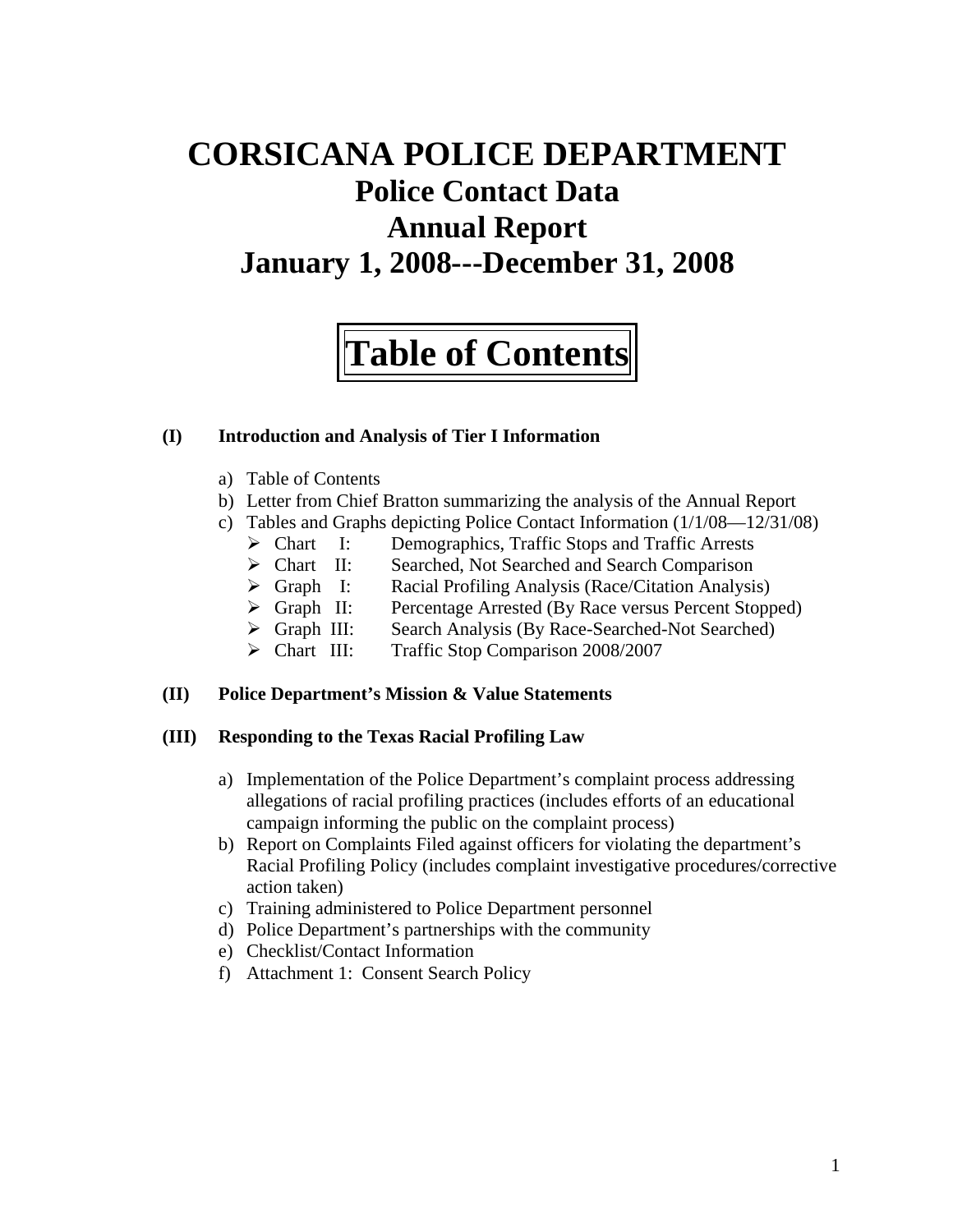| To:      | Corsicana City Council                |
|----------|---------------------------------------|
| From:    | Randy S. Bratton, Chief Administrator |
| Subject: | <b>Racial Profiling Report</b>        |
| Date:    | February 17, 2009                     |

The Corsicana Police Department, in accordance with the Texas Racial Profiling Law (SB No. 1074), Art. 2.134 CCP, has been collecting police contact data to comply with the law. Throughout the past year, the Police Department, working very closely with the Municipal Court, has striven to ensure that the numbers reported, via citations, were as accurate as possible. The information reported in this report applies to what is referred to as Tier I information only (stops that resulted in a citation or arrest). Although there are limitations as to the interpretation of the data contained in this report, I am confident that the analysis is as accurate as possible.

The report does not include Tier II information (more detailed information about every traffic stop, every pedestrian stop, and every search regardless of whether a ticket is issued or an arrest is made). The department has met all state requirements allowing it to be exempt from Tier II reporting requirements.

In this report, are several sections, which are intended and designed to provide background information regarding the Texas Racial Profiling Law. Other sections contain information relevant to the policies adopted by the Corsicana Police Department prohibiting the practice of racial profiling among its officers, providing for a complaint system, and requiring the use of video or voice recordings on all traffic and pedestrian stops.

The department, in an effort to ensure that our personnel are not participating in racial profiling practices, adopted a policy in 2002, prohibiting racial profiling by members of the Police Department, implemented a consent search policy in 2004 and began reviewing tapes made by officers of traffic stops. A copy of the Consent Search Policy has been attached to this report and may be found at Attachment 1. This policy has proven effective.

The final components of this report provide statistical data relevant to the public contacts made during the period of 1/1/2008 and 12/31/2008. This information has been analyzed and compared to the U.S. Census data (2000) concerning the population demographics of the City of Corsicana. Other analysis compares searches and traffic arrests to the total number of traffic stops conducted over the listed time period.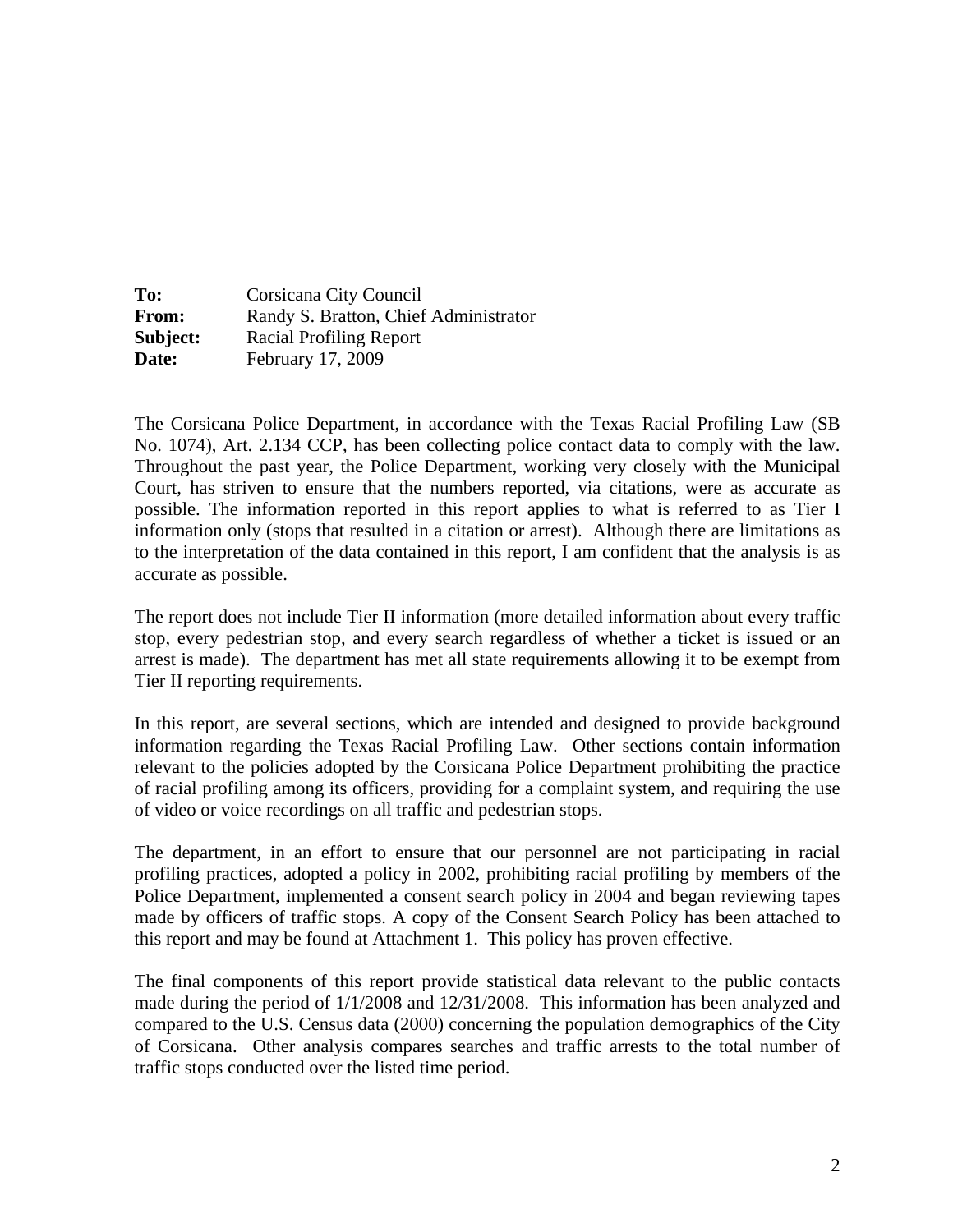**Assessment of the Data Analysis:** The Corsicana Police Department appears to be enforcing the traffic laws of this city and state along the lines represented by the various percentages of the population. According to our analysis, 52.8% (12,933) of our population is white and 46.3% (1,927 of 4,158) of our enforcement activity (citations) was of whites. The analysis shows that Blacks compose 23.6% (5,775) of our population and 24.1% (1001 of 4,158) of our activity. Hispanics comprise 22.5% (5,502) of the population and were 29% (1,208 of 4,158) of our activity. Asians make up .6% (155) of our population and .5% (19 of 4,158) of our enforcement activity. American Indians compose approximately .5% (120) of our population and were 0.1% (3 of 4,158) of our activity. See Chart I and Graph I for details.

It would appear that the percentages of Hispanics stopped versus their relative populations would seem a bit elevated. However, upon further analysis, these numbers, taking into consideration that it is believed our Hispanic population has rapidly escalated since 2000 and those numbers are not reflected in the 2000 census, should not be cause for concern.

A process involving active overview by the Assistant Chief of Police and the Municipal Court Chief Clerk audits the numbers contained in this report, which make up the core of this report. Additionally, independently of this number auditing process, the traffic stops are regularly reviewed to determine if the conduct of the officers performing traffic stops is in accordance with city policy, indicates that the process and the activities meant to be reviewed by this report are reliable.

The total number of stops, where traffic citations were issued or arrests were made (the only numbers that had to be accounted for under the law) was 4,158. In comparison, there were 3,907 stops made in 2007 that resulted in citations being issued or arrests being conducted. Please refer to Chart III for further details and analysis. These numbers do not indicate the number of violations but only the number of people cited. It is possible to file more charges on a person, either by citation or arrest, during a stop, but it counts as one stop. Our numbers also do not include people where the officer was unable to determine what race a person was at the time of the stop. However, this number is so small as to not adversely affect or skew the analysis. Also, traffic stops where warnings were issued are not recorded in our analysis nor are these numbers required for this report under state law. See Chart I for a visual depiction of this data.

Please refer to Charts I, II, and III along with Graphs I, II, and III for further details and analysis.

#### **Summary Statement**

**The findings indicate that the Corsicana Police Department does not engage in racial profiling practices.** 

#### **Acknowledgements:**

I wish to thank the following individuals for their individual and combined efforts to make this report meaningful, complete, concise, and correct: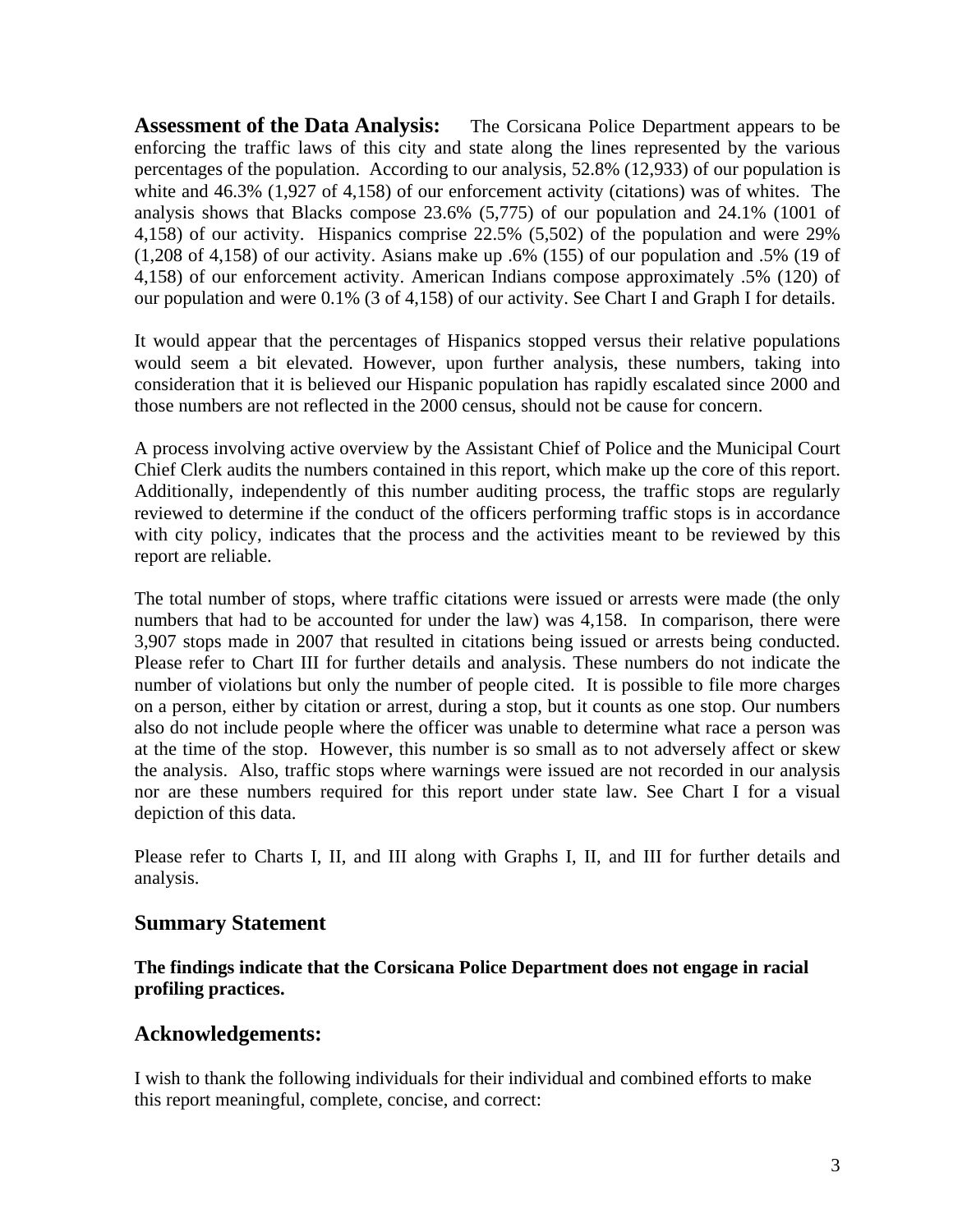Judge James Lagomarsino, Former Municipal Judge for the City of Corsicana Asst. Chief Ladena Baggett, Corsicana Police Dept. Sharon Jennings, Municipal Court Clerk, City of Corsicana Lindy Cooper, Records Manager, Corsicana Police Dept. Melissa Grimes, Records Clerk, Corsicana Police Dept. Lela Martin, Community Service Officer, Corsicana Police Dept.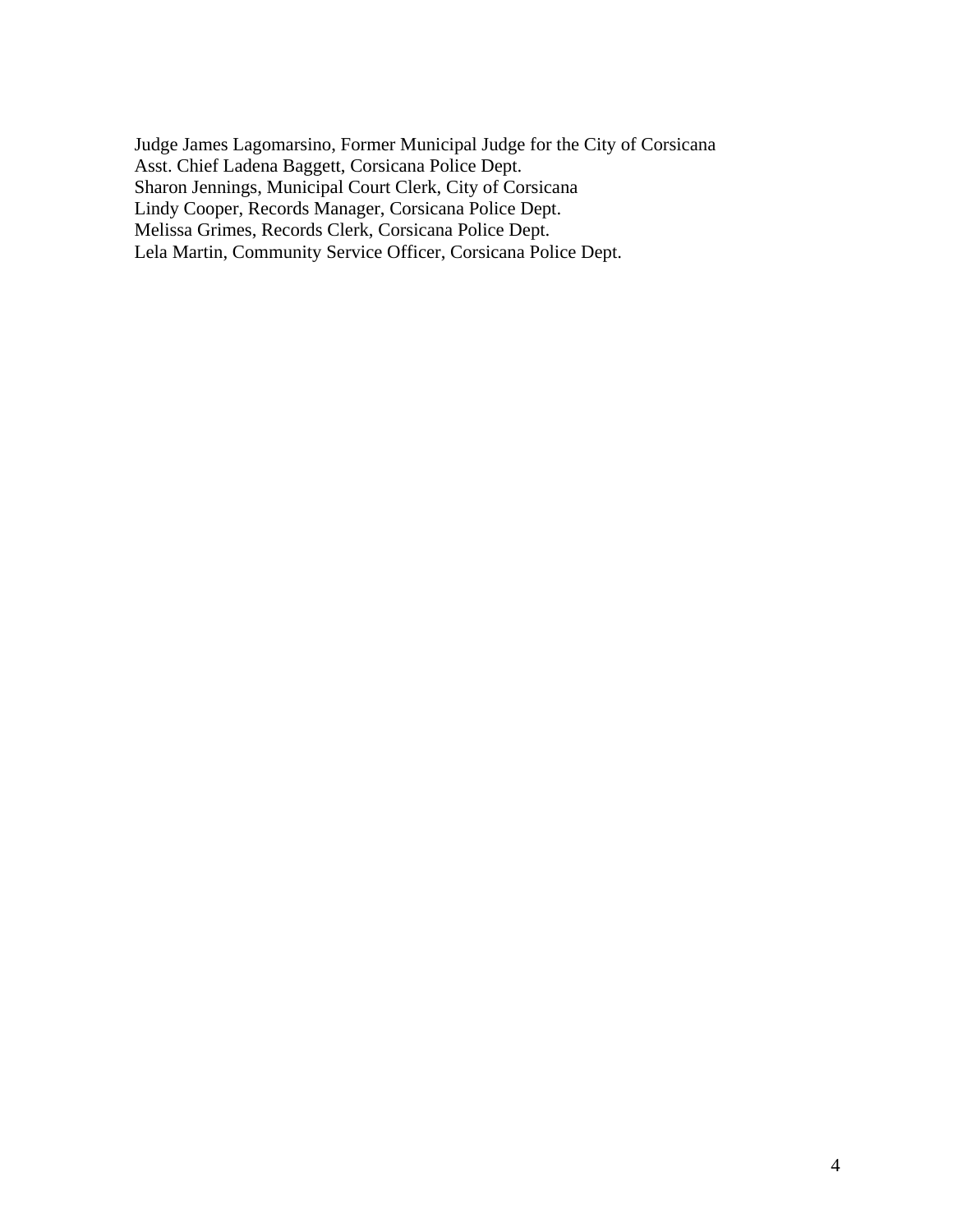# **Chart I 2008 Activity**

# **DEMOGRAPHICS:**

|                        | <b>Number</b> | <b>Percentage</b> |
|------------------------|---------------|-------------------|
| <b>Hispanic</b>        | 5,502         | 22.5%             |
| <b>White</b>           | 12,933        | 52.8%             |
| <b>Black</b>           | 5,775         | 23.6%             |
| <b>Asian</b>           | 155           | .6%               |
| <b>American Indian</b> | 120           | $.5\%$            |
| <b>Total</b>           | 24,485        | 100%              |

*Numbers obtained from the U.S. Census Bureau, Census 2000 Summary File* 

# **TRAFFIC STOPS**:

|                        | <b>Citations</b> | <b>Percentage</b> |
|------------------------|------------------|-------------------|
| <b>Hispanic</b>        | 1,208            | 29.0%             |
| <b>White</b>           | 1,927            | 46.3%             |
| <b>Black</b>           | 1,001            | 24.1%             |
| <b>Asian</b>           | 19               | $.5\%$            |
| <b>American Indian</b> | 3                | $.1\%$            |
| <b>Total</b>           | 4,158            | 100%              |

*Citation count obtained from Corsicana Municipal Court, non-traffic citations removed.* 

# **TRAFFIC STOP ARRESTS:**

|                        | <b>Arrest/Result of Stop</b> | <b>Percentage Arrested</b> |
|------------------------|------------------------------|----------------------------|
| <b>Hispanic</b>        | 66                           | 39.8%                      |
| White                  | 50                           | 30.1%                      |
| <b>Black</b>           | 50                           | 30.1%                      |
| <b>Asian</b>           | 0                            | 0%                         |
| <b>American Indian</b> |                              | 0%                         |
| <b>Total</b>           | 166                          | 100%                       |

*Numbers obtained from Corsicana Municipal Court records.*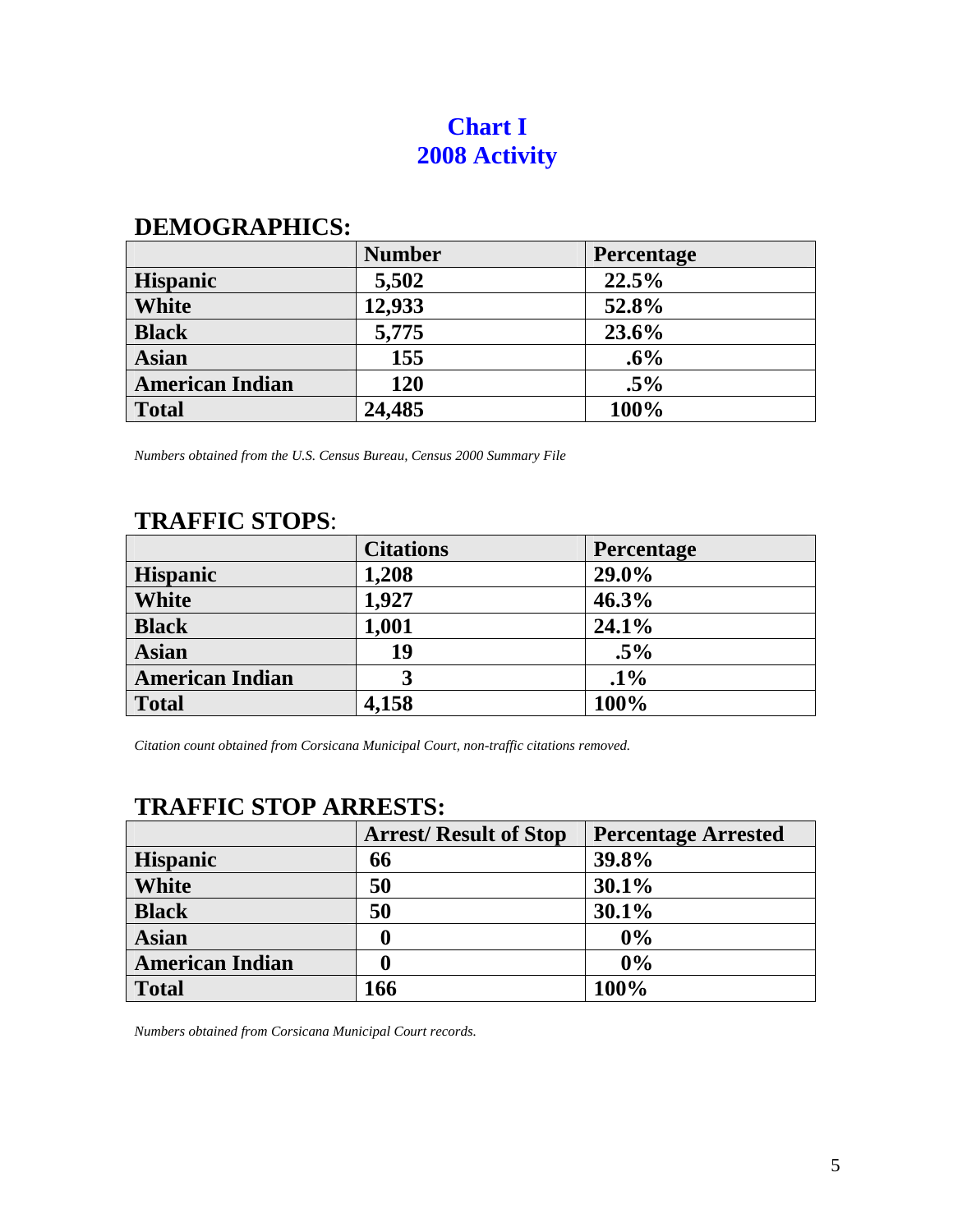# **Chart II 2008 Activity**

### **SEARCHED:**

|                        | <b>Number Searched</b> | <b>Percentage of Total</b> |
|------------------------|------------------------|----------------------------|
| <b>Hispanic</b>        | 97                     | 34.0%                      |
| <b>White</b>           | 93                     | 32.5%                      |
| <b>Black</b>           | 95                     | 33.2%                      |
| <b>Asian</b>           |                        | .3%                        |
| <b>American Indian</b> | 0                      | 0%                         |
| <b>Total</b>           | 286                    | 100%                       |

*Information recorded on citations, numbers obtained from Corsicana Municipal Court records.* 

# **NOT SEARCHED:**

|                        | <b>Not Searched</b> | % Not Searched |
|------------------------|---------------------|----------------|
| <b>Hispanic</b>        | 1,111               | 28.7%          |
| White                  | 1,834               | 47.4%          |
| <b>Black</b>           | 906                 | 23.3%          |
| <b>Asian</b>           | 18                  | $.5\%$         |
| <b>American Indian</b> | 3                   | $.1\%$         |
| <b>Total</b>           | 3,872               | 100%           |

*Information recorded on citation, numbers obtained from Corsicana Municipal Court records.* 

|                 | <b>Number</b>    |       | <b>Consensual</b> |               |                  | Non-Consent/ |  |
|-----------------|------------------|-------|-------------------|---------------|------------------|--------------|--|
|                 | <b>Searched</b>  |       |                   | <b>Search</b> |                  | $*PC$        |  |
| <b>Hispanic</b> | 97               | 33.9% | 26                | 29.9%         | 71               | 35.6%        |  |
| <b>White</b>    | 93               | 32.5% | 27                | 31.0%         | 66               | 33.2%        |  |
| <b>Black</b>    | 95               | 33.2% | 34                | 39.0%         | 61               | 30.7%        |  |
| <b>Asian</b>    |                  | .4%   | 0                 | 0%            |                  | .5%          |  |
| American        | $\boldsymbol{0}$ | 0%    | 0                 | 0%            | $\boldsymbol{0}$ | $0\%$        |  |
| Indian          |                  |       |                   |               |                  |              |  |
| <b>Total</b>    | 286              |       | 87                |               | 199              |              |  |

### **SEARCHED - COMPARISON:**

*Information recorded on citation, numbers obtained from Corsicana Municipal Court records. \* PC- Probable Cause*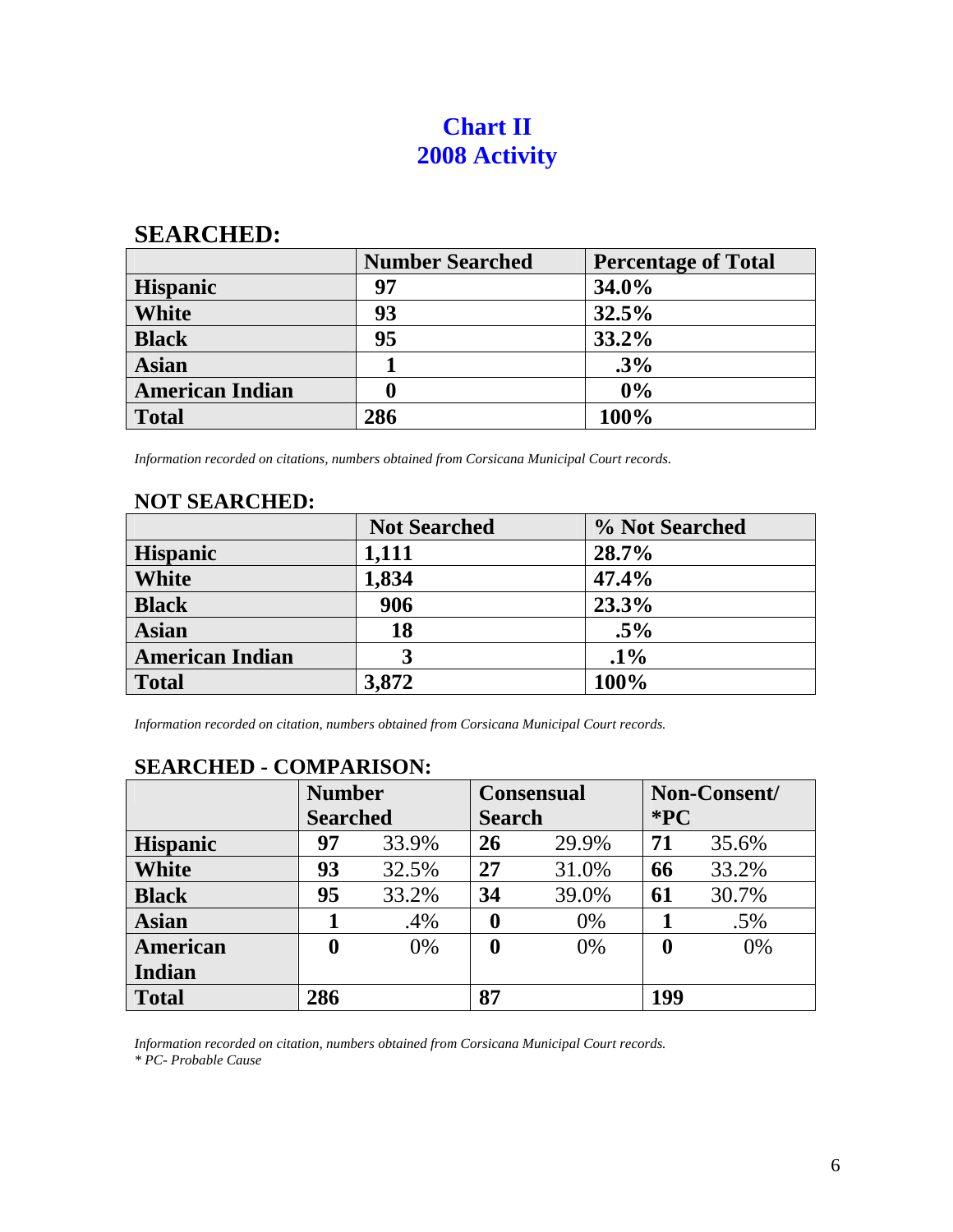

**Graph I**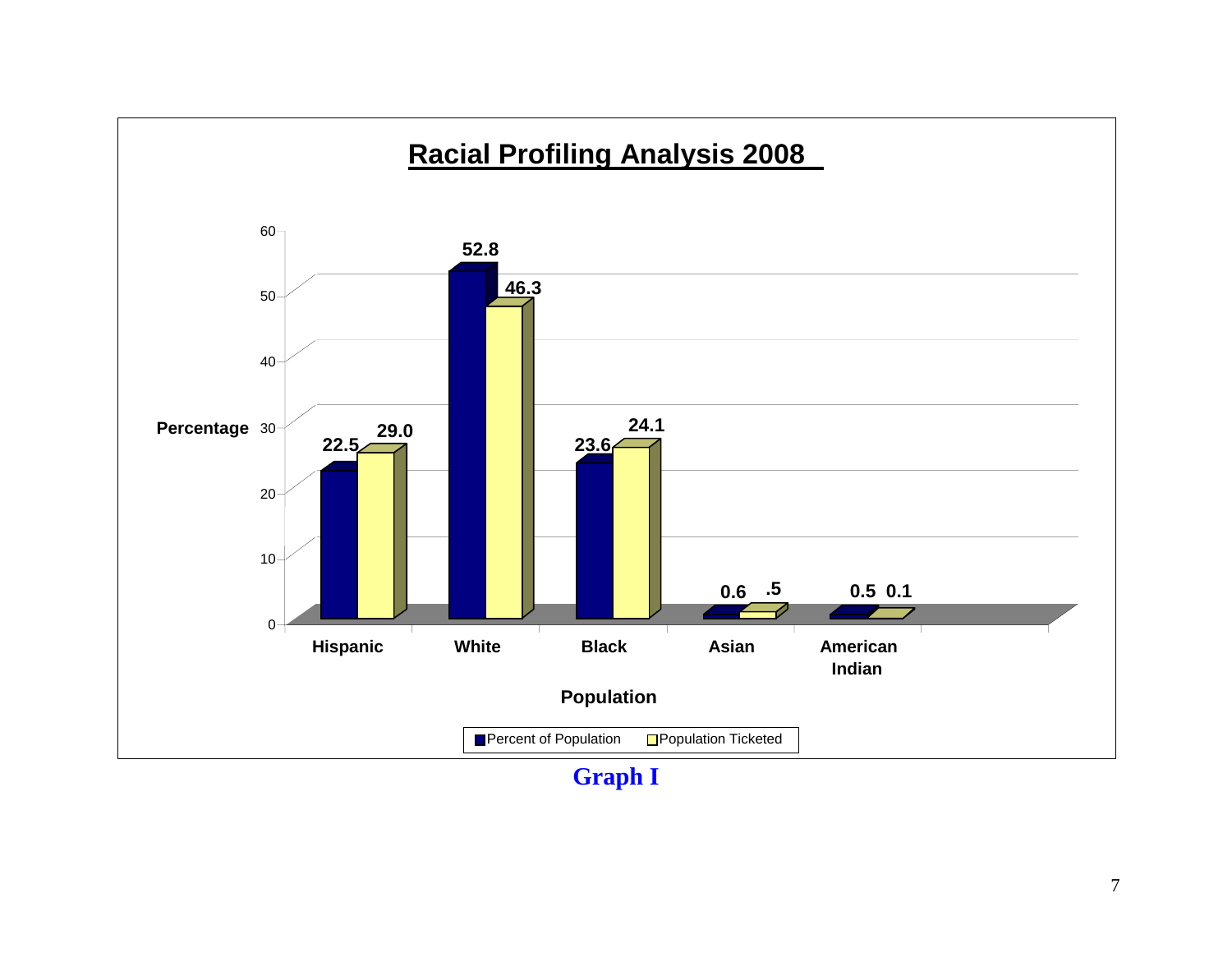

**Graph II**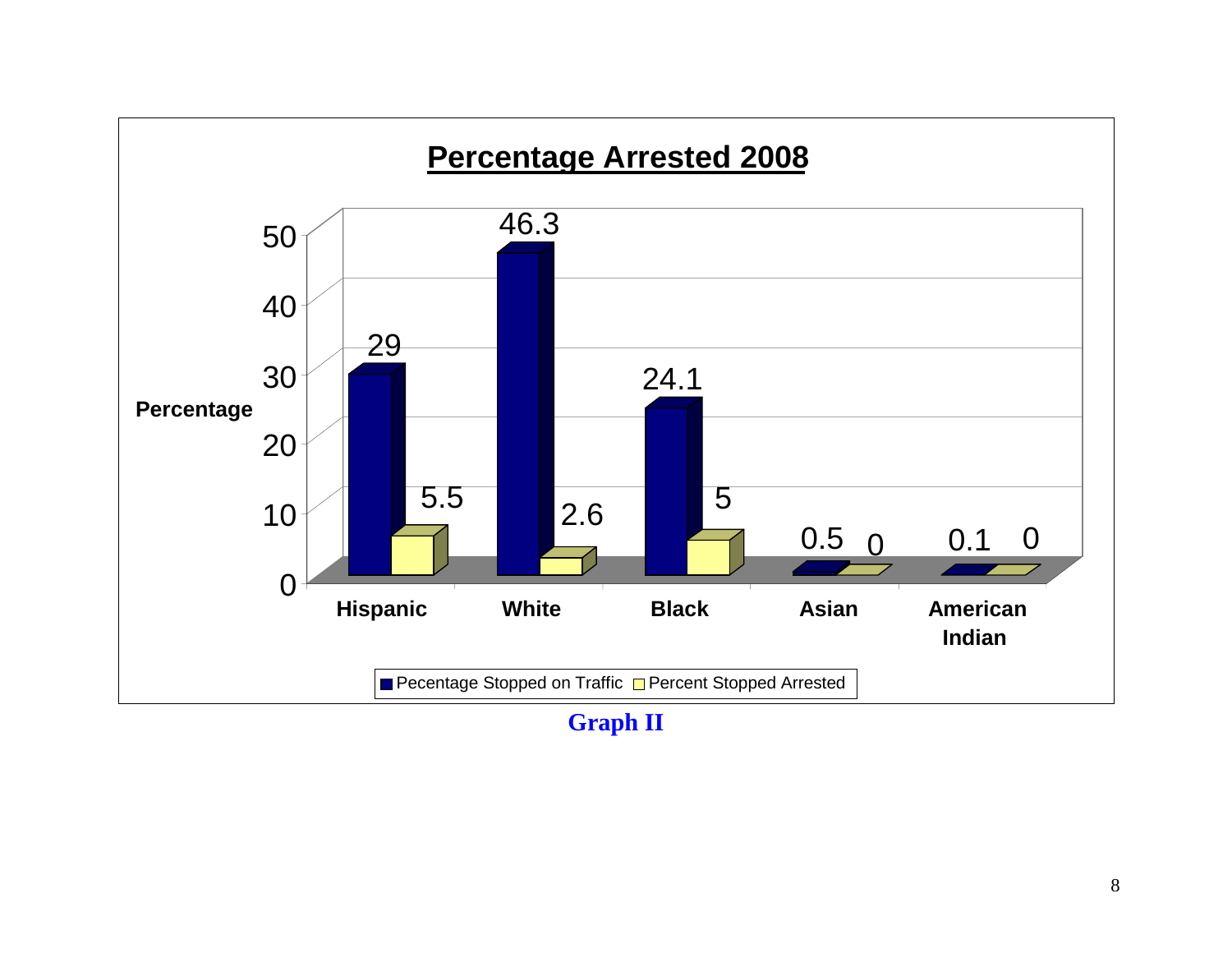

**Graph III**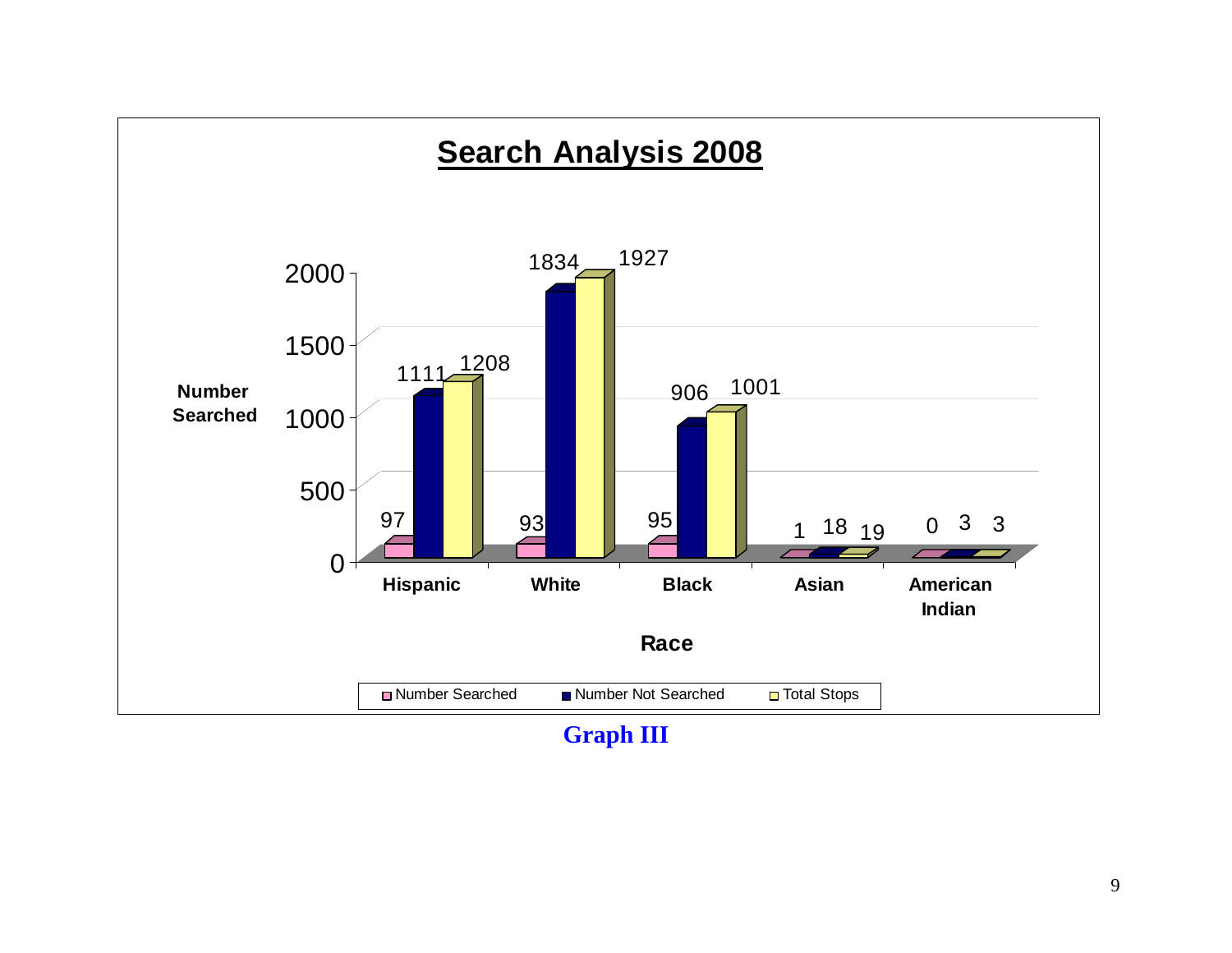| <b>CHART III</b>                           |  |
|--------------------------------------------|--|
| <b>Traffic Stop Comparison 2008 - 2007</b> |  |

| <b>COMPARISON</b>      | 2008             |               | 2007             |               |
|------------------------|------------------|---------------|------------------|---------------|
| <b>TRAFFIC STOPS:</b>  | <b>Citations</b> | $\frac{0}{0}$ | <b>Citations</b> | $\frac{0}{0}$ |
| <b>Hispanic</b>        | 1,208            | 29.0%         | 1,061            | 27.2%         |
| <b>White</b>           | 1,927            | 46.3%         | 1,879            | 48.1%         |
| <b>Black</b>           | 1,001            | 24.1%         | 937              | 24.0%         |
| <b>Asian</b>           | 19               | .5%           | 22               | $.5\%$        |
| <b>American Indian</b> | 3                | $.1\%$        |                  | .2%           |
| <b>Total</b>           | 4,158            |               | 3,907            |               |

# **II. Police Department's Mission and Value Statements**

#### *Mission Statement of the Corsicana Police Department***:**

*The Corsicana Police Department is ethically grounded, community centered, and dedicated to the fundamental duty to protect life and property while understanding that it delivers professional law enforcement and community services.* 

#### *Value Statements of the Corsicana Police Department*:

- *1. The Department is committed to high ethical standards and each member is responsible for maintaining the good reputation of the Department.*
- *2. The Department serves the needs of the public, with officers and staff performing as professionals, and in a manner acceptable to our customers.*
- *3. The Department is committed to proactive enforcement, using planning and problem solving, with community input, to anticipate and identify problems and find solutions.*
- *4. The Department members are encouraged to forward their suggestions for changes that would improve services. Their memberships on committees and task forces are essential to the success of departmental, divisional, and unit goals.*
- *5. The Department is committed to exploring new methods of achieving departmental goals, recognizing that change is desirable, and that the risks that will accompany these changes are acceptable.*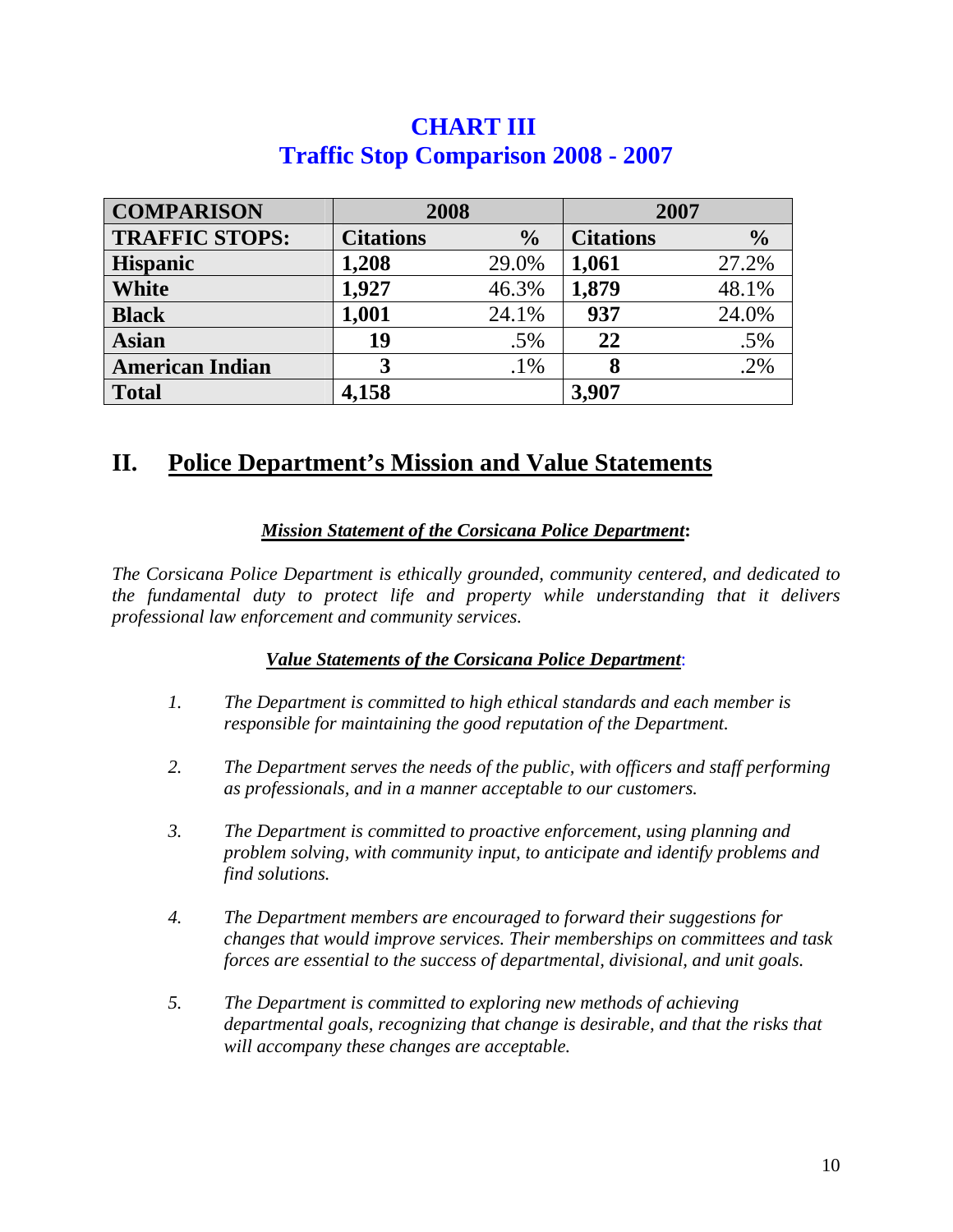*6. The Department believes that shared organizational success is borne of interpersonal trust and mutual respect, healthy competition, teamwork, and open communication at all levels of the organization and community.* 

# **III. Responding to the Texas Racial Profiling Law**

# **Informing the Public on the Process of Filing a Complaint with the Corsicana Police Department**

## **(A) Educational Campaign:**

In accordance with Senate Bill 1074, the Corsicana Police Department has made significant efforts to launch an educational campaign aimed at informing the public on issues relevant to the complaint process. Special emphasis has been placed on informing community members on filing a complaint relevant to racial profiling practices.

 The Chief of Police has spoken at a number of community meetings where community members have been informed on efforts being made by the police department to continue banning racial profiling practices among its officers. In addition, public service announcements have been presented by all outlets of the local media providing information to the public on the department's efforts to educate and inform the public on this very important subject. The department's complaint process has been published on the department's Web page.

## **(B) Filing a Complaint Based on Violations of the Texas Law on Racial Profiling:**

A pamphlet has been designed; printed, and distributed that fully explains the Internal Affairs/Complaint system of the department. The following information is from the pamphlet, the complaint form, and the procedure for investigating complaints received:

#### **UNDERSTANDING THE PROCESS**

Once an individual has filed a complaint regarding racial profiling, he/she should expect the following process to commence:

#### **THE INTERVIEW**

A police supervisor (rank of corporal or higher) may interview the individual filing the complaint. The supervisor will ask the complainant questions about what happened. It is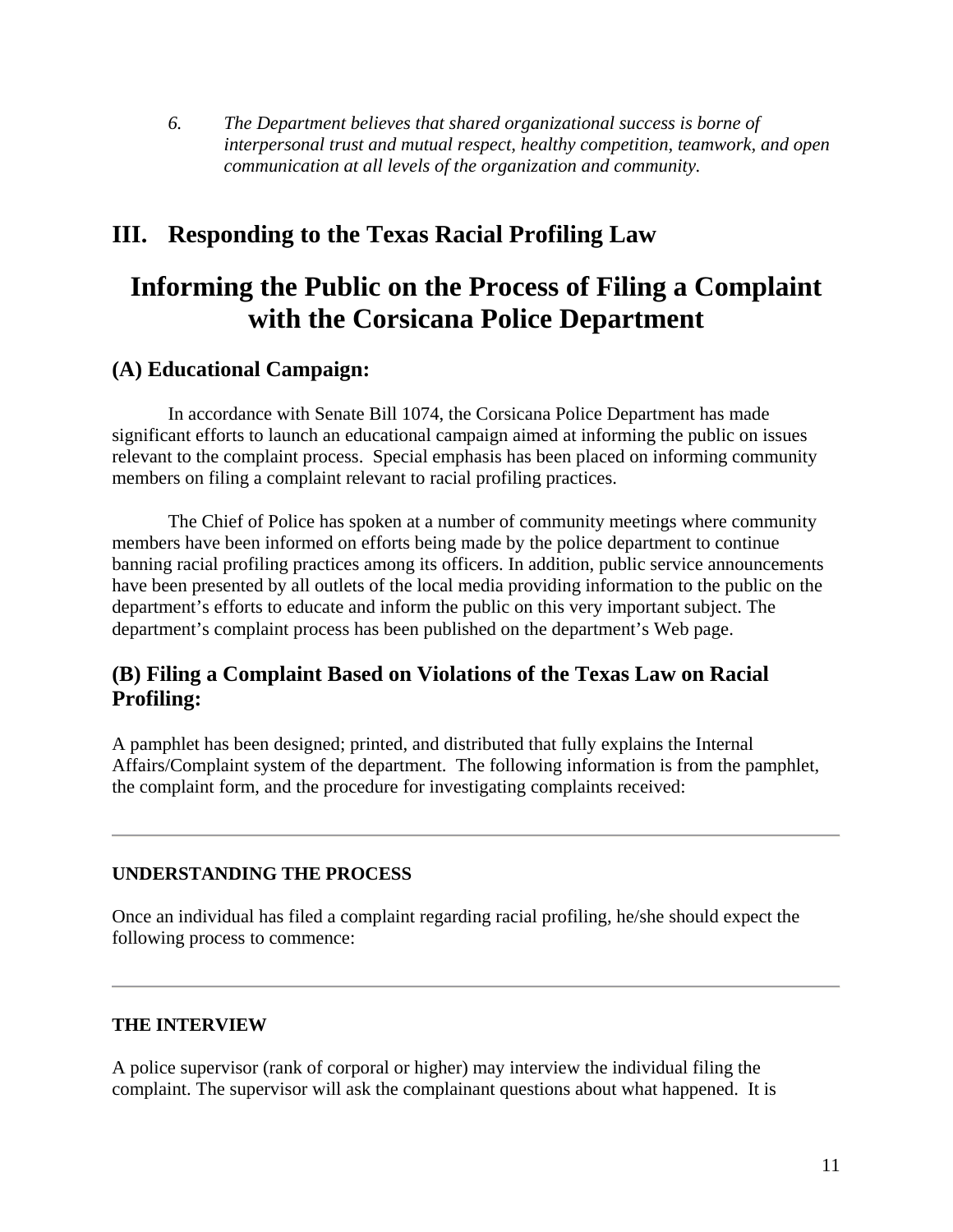possible that the supervisor may be able to explain the officer(s)' actions to the complainant's satisfaction**.** 

If the supervisor is not able to satisfactorily answer the citizen's complaint, they will assist them in filing a formal complaint, if they wish. If the citizen does not wish to be assisted by the supervisor, they will be given a formal complaint pamphlet, and given instructions on completing it.

#### **THE INVESTIGATION**

After a formal complaint is filed, the Corsicana Police Department will investigate the alleged misconduct. The assistant chief of police is responsible for investigating all formal complaints and will talk to witnesses and visit the site of the incident.

- The Chief of Police receives all formal complaints, reviews them, logs them into the IA Log and assigns the investigation to the Assistant Chief of Police.
- Although it is impossible to estimate how long the investigation will take, the complainant is advised that they can expect a report as to the outcome of the investigation in about four weeks.
- All officers will be interviewed and witnesses whom the complainant has named will be contacted and interviewed, if they agree.
- A report will then be prepared with conclusions and recommendations.
- The Chief of Police will review the report of investigation to determine if any rule, policy, or regulation has been violated. If it is determined that a violation has occurred it will be the chief's decision as to the discipline that will be administered.

#### **THE FINDINGS**

The results of a complaint are called "findings". There are four possible findings:

- **Sustained** The complaint has been supported: The officer(s) involved acted improperly and may be disciplined.
- **Unfounded** The investigation found no basis to the complaint filed.
- **Exonerated** The police officer(s) involved acted properly and will not be disciplined; or
- **Not sustained** There was insufficient evidence to prove the complaint true or false and no further action will be taken.

The Police Chief will decide on a finding after the complaint has been reviewed. Further, he/she will inform the complainant through an official letter of the final decision, along with the discipline administered, if applicable.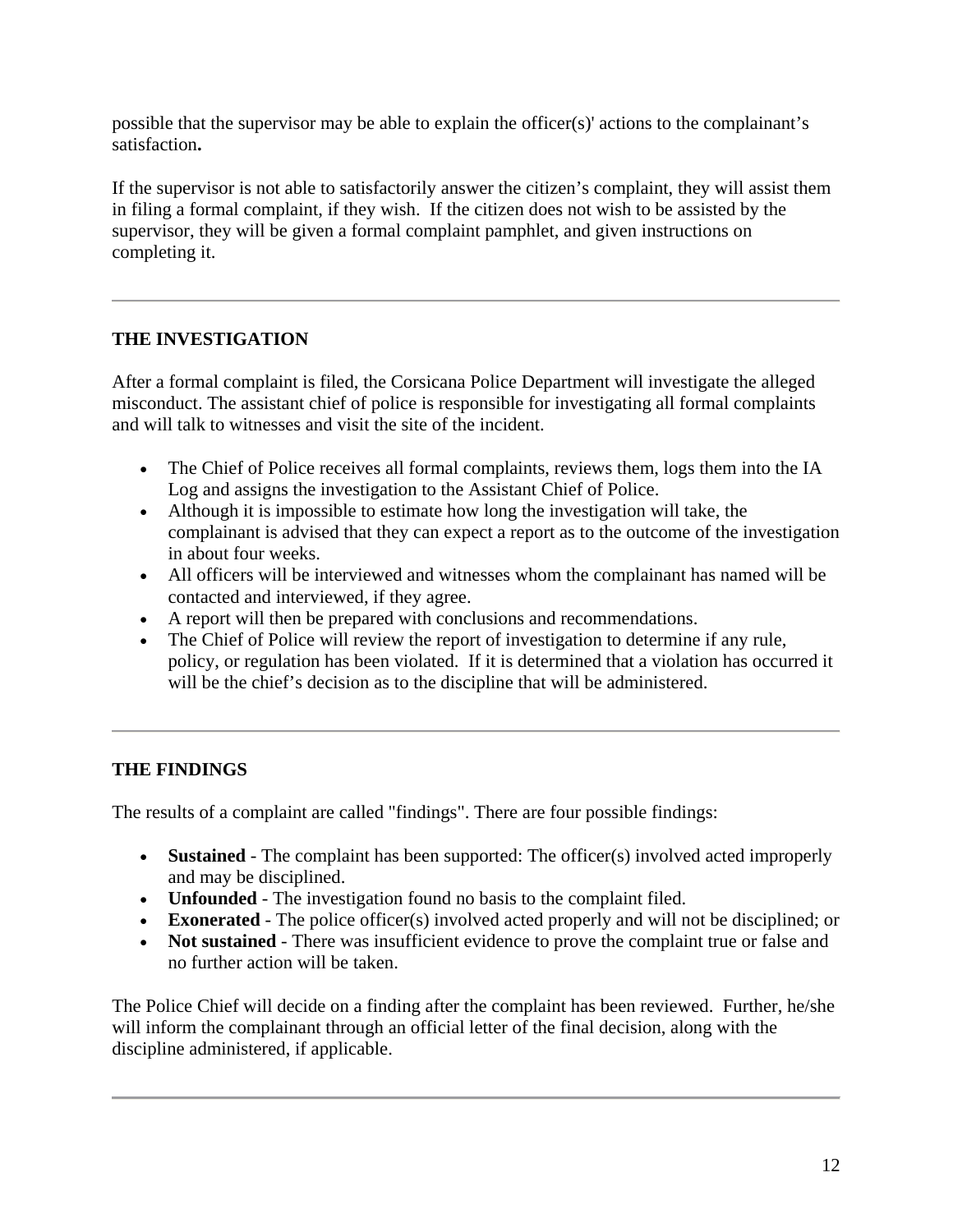# **A Commitment to Respond to the Needs of the Community**

The Corsicana Police Department has made a commitment to its citizens regarding the following:

 1. The department shall accept complaints from any person who believes he or she has been stopped or searched based on racial, ethnic or national origin profiling. No person shall be discouraged, intimidated or coerced from filing a complaint, nor discriminated against because he or she filed such a complaint.

 2. Any employee who receives an allegation of racial profiling, including the officer who initiated the stop, shall direct the complainant to a supervisor or offer to provide them with a formal complaint packet. Any employee contacted shall provide to any person a copy of a complaint form or the department process for filing a complaint. All employees will report any allegation of racial profiling to their superior before the end of their shift.

 3. Investigation of a complaint shall be conducted in a thorough and timely manner. All complaints will be acknowledged in writing to the initiator who will receive disposition regarding said complaint within a reasonable period of time. The investigation shall be reduced to writing and any reviewer's comments or conclusions shall be filed with the chief. When applicable, findings and/or suggestions for disciplinary action, retraining, or changes in policy shall be filed with the chief.

 4. If a racial profiling complaint is sustained against an officer, it will result in appropriate corrective and/or disciplinary action, up to and including indefinite suspension (termination).

5. If there is a departmental video or audio recording of the events upon which a complaint of racial profiling is based, upon commencement of an investigation by this department into the complaint and written request of the officer made the subject of the complaint, this department shall promptly provide a copy of the recording to that officer.

### **Corrective Action**

 It is the policy of the Corsicana Police Department that any officer who, after an internal investigation, has been found guilty of engaging in racial profiling, that one of the following series of disciplinary measures is taken (as per the recommendation of the chief of police):

- 1) Officer is retrained in racial sensitivity issues
- 2) Officer is suspended and as a condition of further involvement with the police department is required to undergo racial sensitivity training
- 3) Officer is indefinitely suspended (terminated)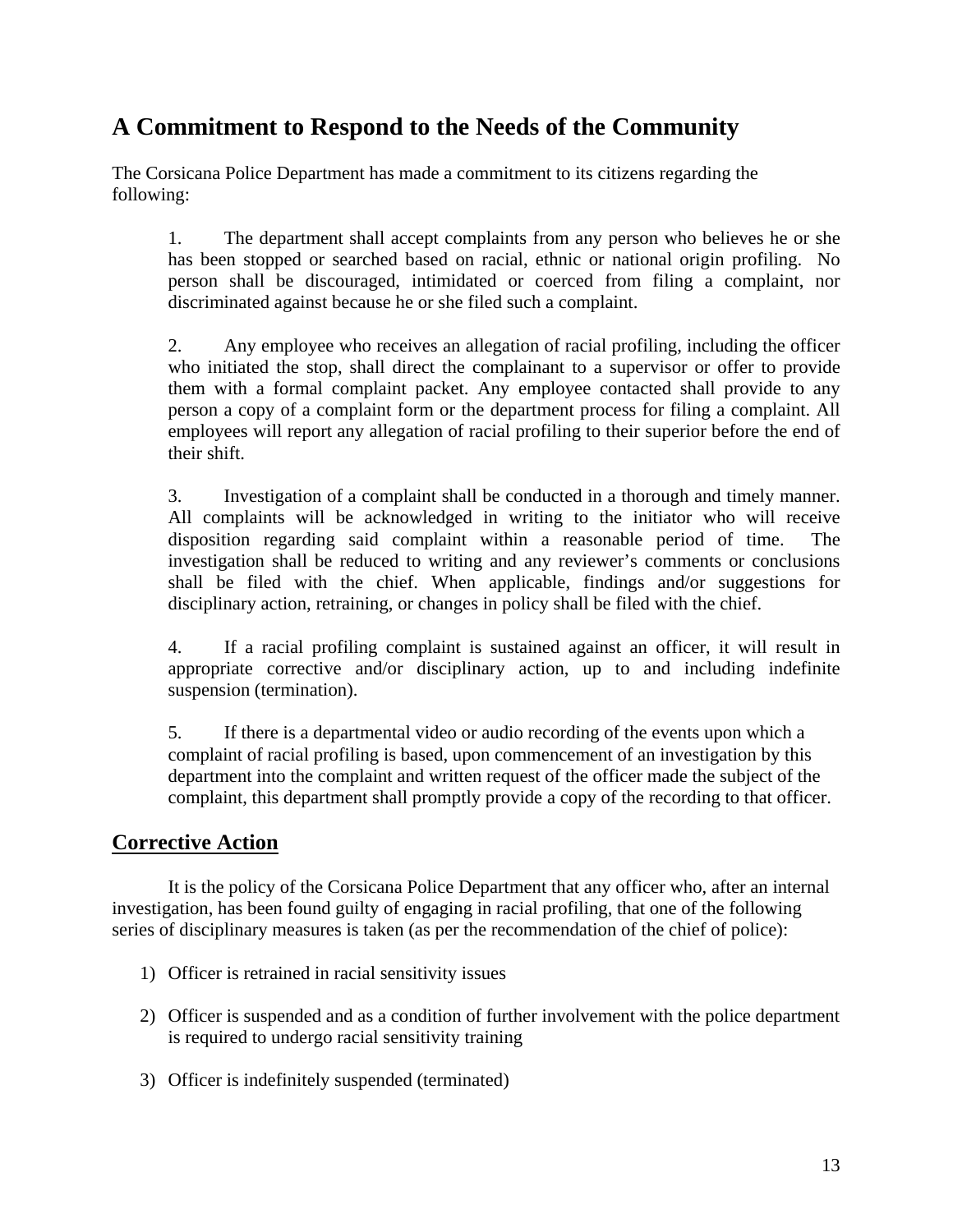### **Data on Corrective Action**

The following table contains data regarding officers that have been the subject of a complaint, during the time period of 1/1/08---12/31/08, based on allegations outlining possible violations related to the Texas Racial Profiling Law. The final disposition of the case is also included.

Complaints Filed for Possible Violations of S.R. 1074 (The Texas Racial Profiling Law):

| Complaint<br>No. | <b>Alleged Violation</b> | <b>Disposition of the Case</b> |
|------------------|--------------------------|--------------------------------|
|                  |                          | N/A                            |

### **(C) Training**

In compliance with the Texas Racial Profiling Law, the Corsicana Police Department required that all its officers adhere to all Texas Commission on Law Enforcement Officer Standards and Education (TCLEOSE) training and the Law Enforcement Management Institute of Texas (LEMIT) requirements as mandated by law.

All officers from the Corsicana Police Department have completed a TCLEOSE training and education program on racial profiling, as required by law. A person who, on September 1, 2001, held a TCLEOSE intermediate proficiency certificate, or who had held a peace officer license issued by TCLEOSE for at least two years, will complete a TCLEOSE training and education program on racial profiling not later than September 1, 2003. The department has met or exceeded all training requirements mandated by law.

### **(D) Community Partnerships**

 Although the Corsicana Police Department enjoys the support of the community, since January 1, 2002, it has made extraordinary efforts to reach out to community leaders. This effort has been well received by the Corsicana community, particularly, members of the minority community. The Corsicana Crime Commission has served a vital role in not only providing a forum for input, but also an opportunity for the Chief of Police to disseminate vital information and to discuss salient community issues, including racial profiling.

 The Corsicana Police Department, through its Public Information Program and local media outlets has kept the public informed of the traffic contact data collection effort. Further, it plans to present the data analyzed, on or before March 1, 2009, to members of the city council. This will be done in an effort to keep community leaders informed on the current practices of the CPD.